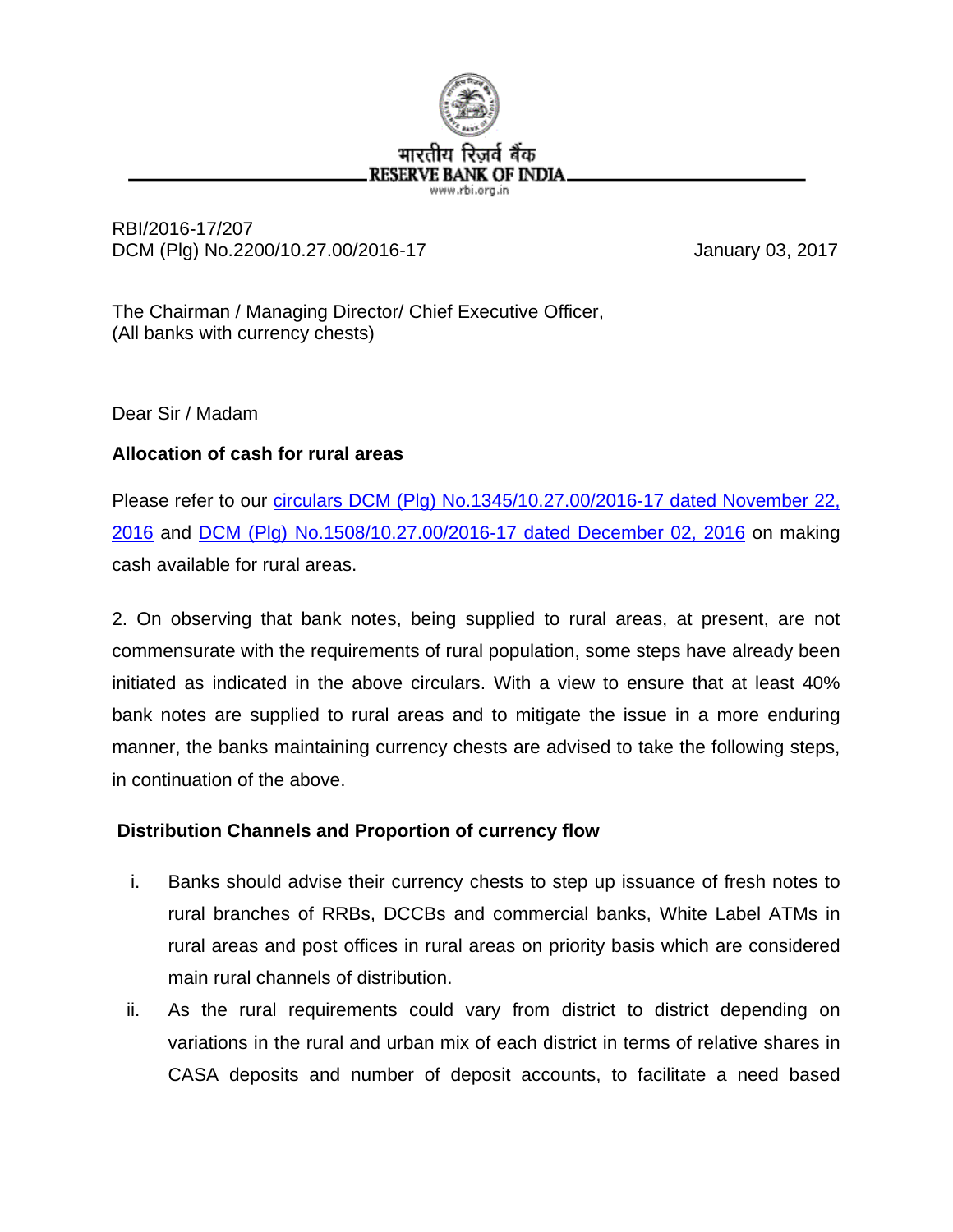approach in this regard a certain percentage of allocation has been assigned to each district as per [Annex](http://rbidocs.rbi.org.in/rdocs/content/docs/ACRA03012017_AN1.xls) 1 depending on the rural and urban mix.

iii. Accordingly, all Chests operating in a district must issue bank notes to the above mentioned distribution channels in the indicated proportion. The indicated proportion may be maintained on weekly average basis at each chest level as it may be difficult to stick to the proportion on daily basis.

#### **Reporting for monitoring**

iv. Currency chests must furnish daily issuances to the above categories to their Link Offices (LO) along with chest slips with a weekly summary as at close of business on every Friday. LOs should in turn forward it to the RBI's Regional Office concerned (reporting format annexed) to facilitate a review. It may be similar to the chest balances reporting mechanism (Annex 2). LOs may monitor the daily reports to avoid lumpiness in issuances and to ensure that issuances are evenly.

#### **Denominational mix**

- v. Chests should issue bank notes in denominations of  $\bar{\tau}$  500 and below. In particular ATMs, including WLAOs, may be issued  $\bar{\tau}$  500s and  $\bar{\tau}$  100s and among ATMs category, Off-site ATMs should be allocated higher proportion of cash as against on site ATMs as they are more important in last mile currency connectivity.
- vi. Existing stock of other denominations notes below  $\bar{\tau}$  100 should be issued liberally.
- vii. Banks should indent for coins, obtain supply from Issue Departments of Reserve Bank of India, if required, and ensure supply to public on priority basis.
- 3. Please acknowledge receipt.

Yours faithfully,

(P Vijaya Kumar) Chief General Manager

Encl: As above

Annex 1(enclosed)